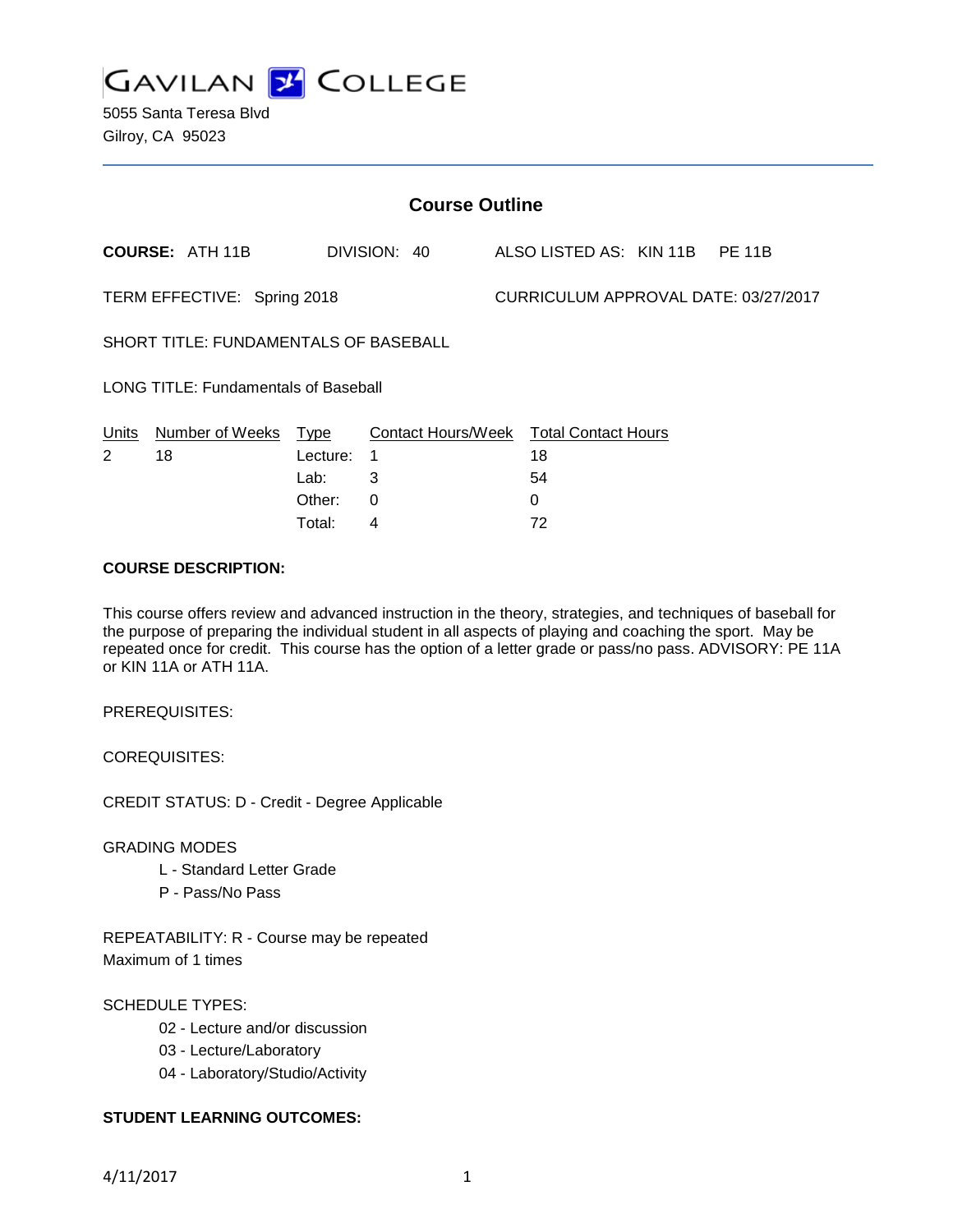1. Demonstrate two different types of catches, slides, bunts, and hitting methods and explain the importance of sound pitching, catching, and middle infield play.

Measure of assessment: demonstration, discussion

Year assessed, or planned year of assessment: 2016

Semester: Fall

2. Recognize various offensive and defensive situations common to baseball and apply the appropriate strategies and techniques.

Measure of assessment: demonstration, exam

Year assessed, or planned year of assessment: 2016

Semester: Fall

# **CONTENT, STUDENT PERFORMANCE OBJECTIVES, OUT-OF-CLASS ASSIGNMENTS**

Curriculum Approval Date: 03/27/2017

12 Hours (3 Hours Lecture/9 Hours Lab)

Content: Introduction and review of course syllabus and grading procedures. Review of equipment needs and introduction of additional stretching and conditioning methods specific to baseball. Additional detailed instruction in the mechanics of throwing and catching will be provided. This will include such skills as fielding ground balls hit at different speeds and catching fly balls at various levels. Students who repeat the class will enhance their skills through constant repetition. They will also discuss these specific techniques with first year students.

Student Performance Objectives: Perform stretching and conditioning drills as a part of class warm-up. Discuss and demonstrate the techniques used for fielding ground balls hit at different speeds and for catching fly balls at various levels.

8 Hours (2 Hours Lecture/6 Hours Lab)

Content: Review of hitting fundamentals and introduction and practice of various types of situational hitting techniques, such as hitting behind the runner and slap hitting. Lecture, discussion, and video analysis of various hitting methods will be utilized. Review of basic bunting fundamentals and integration of drag bunting, fake bunting, and slash hitting methods. Students who repeat the course will complete a video analysis of a first year player. They will assist with instructing beginning players in the basic skills of hitting and bunting.

Student Performance Objectives: Demonstrate situational hitting; such as hitting behind the runner, slap hitting, drag bunting, and fake bunting in game-like situations.

8 Hours (2 Hours Lecture/6 Hours Lab)

Content: Discussion, demonstration, and guided practice will be utilized to introduce advanced base running strategies and advanced sliding techniques such as the hook slide. Philosophies and techniques of base coaching will be discussed. Students who repeat the class will increase their proficiency through repetition in a supervised setting. They will assist first year students with their base coaching techniques.

Student Performance Objectives: Demonstrate a hook slide. Discuss the importance of utilizing the base coach while running bases. Describe and demonstrated the signals and techniques used by the base coaches.

### 8 Hours (2 Hours Lecture/6 Hours Lab)

Content: Details will be offered in the mechanics of pitching, pitch selection, and throwing various types of pitches, including the change up and curve. Video analysis may be utilized. Review of basic catching mechanics and a presentation of advanced instructional techniques involved in pitch calling, blocking balls, throwing out runners, catching foul balls, and directing the defense. Repetition will increase the proficiency of skills for those students who repeat the class.

Student Performance Objectives: Describe the mechanics involved in throwing a change up and a curve. Explain and demonstrate the proper techniques used by the catcher when blocking balls, catching foul balls, and framing various pitches.

12 Hours (3 Hours Lecture/9 Hours Lab)

Content: Advanced infield and outfield play. Fielding difficult grounders, where and when to throw, catching fly balls, and cut and relay techniques will be presented. Defensive situations, including the philosophies and strategies involved in defending the bunt, double steals, rundowns, and pick-off plays will be discussed and demonstrated. Offensive strategy and philosophy involved in more competitive levels of play will be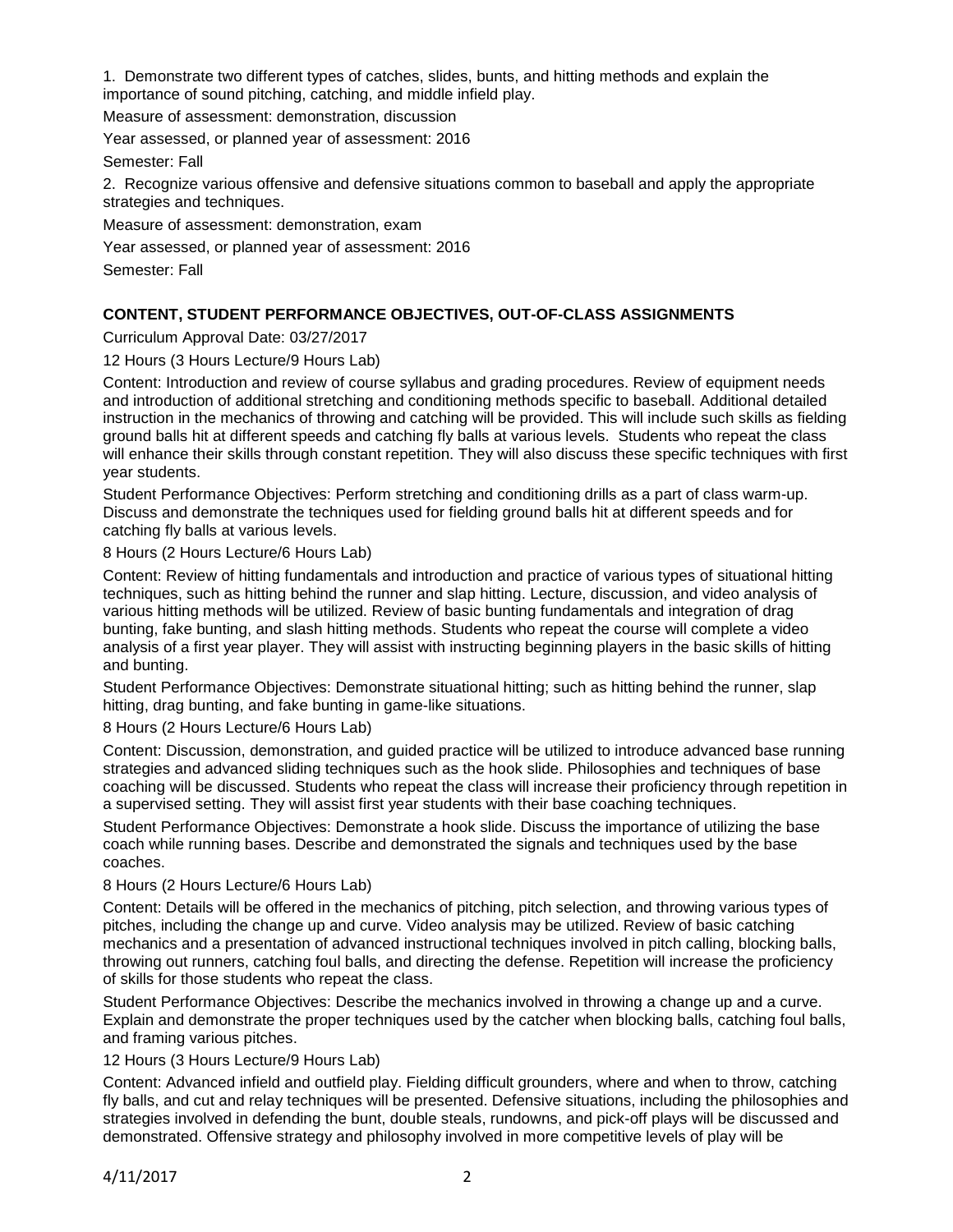discussed. Application of various types of steals, bunts, and hitting techniques in various situations will be practiced. Students who repeat the class will have their skills or proficiency enhanced by supervised repetition and practice in class.

Student Performance Objectives: Demonstrate offensive and defensive strategies, including bunting, stealing, pick-off plays, the hit and run, and rundowns through drills and scrimmage situations.

8 Hours (2 Hours Lecture/6 Hours Lab)

Content: Review of advanced hitting and bunting situations. Lecture, discussion, and debate on the essential aspects of coaching; including motivation, organization, record keeping, ordering and inventory of equipment, eligibility, recruiting, and fundraising. Students who repeat the class will analyze hitting and bunting situations in game-like conditions. They will be provided a leadership opportunity. They will explain their own philosophy of coaching a baseball team.

Student Performance Objectives: Implement their hitting and bunting skills in a variety of game situations. Discuss their philosophy of coaching.

12 Hours (3 Hours Lecture/9 Hours Lab)

Content: Inter-class play will be utilized to practice baseball skills, base coaching, and the rules of the game. Umpiring scrimmages will also be included. Semester review and skill evaluation. Students who repeat the class will have their skills or proficiency enhanced by supervised repetition and practice in class.

Student Performance Objectives: Apply their playing skills, base coaching techniques, rules of the game, and umpiring abilities during scrimmages and/or game situations.

2 Hours

# **METHODS OF INSTRUCTION:**

Lecture, demonstration, guided practice, video analysis and interpretation, group discussion.

# **METHODS OF EVALUATION:**

Methods Of Evaluation Skill demonstrations Percent of total grade: 60.00 % **Demonstration** Objective examinations Percent of total grade: 10.00 % Multiple Choice, True/False, Matching Items, Completion Other methods of evaluation Percent of total grade: 30.00 % Requires student participation.

# **OUT OF CLASS ASSIGNMENTS:**

### Required Outside Hours: 6

Assignment Description: Homework: Students will develop a flexibility and conditioning program, including a list of the specific muscles that are benefited, and demonstrate it to the class. They will design a series of outfield and/or infield drills for baseball players, which will include diagrams of the organization and implementation of each drill.

# Required Outside Hours: 4

Assignment Description: Homework: Outside of class, students will review a tape on the proper hitting technique and list some common errors. Students will work on their bunting technique using whiffle balls or tennis balls. They will analyze the differences between various bunting techniques.

### Required Outside Hours: 4

Assignment Description: Homework: Outside of class, students will watch at least two baseball games and make a chart which indicates: the types of slides the players used, a description of the situation in which the slide was made, and a critique of the slide. They will write a summary of the hand signals and verbal instructions used by base coaches and the situations in which they were given.

Required Outside Hours: 4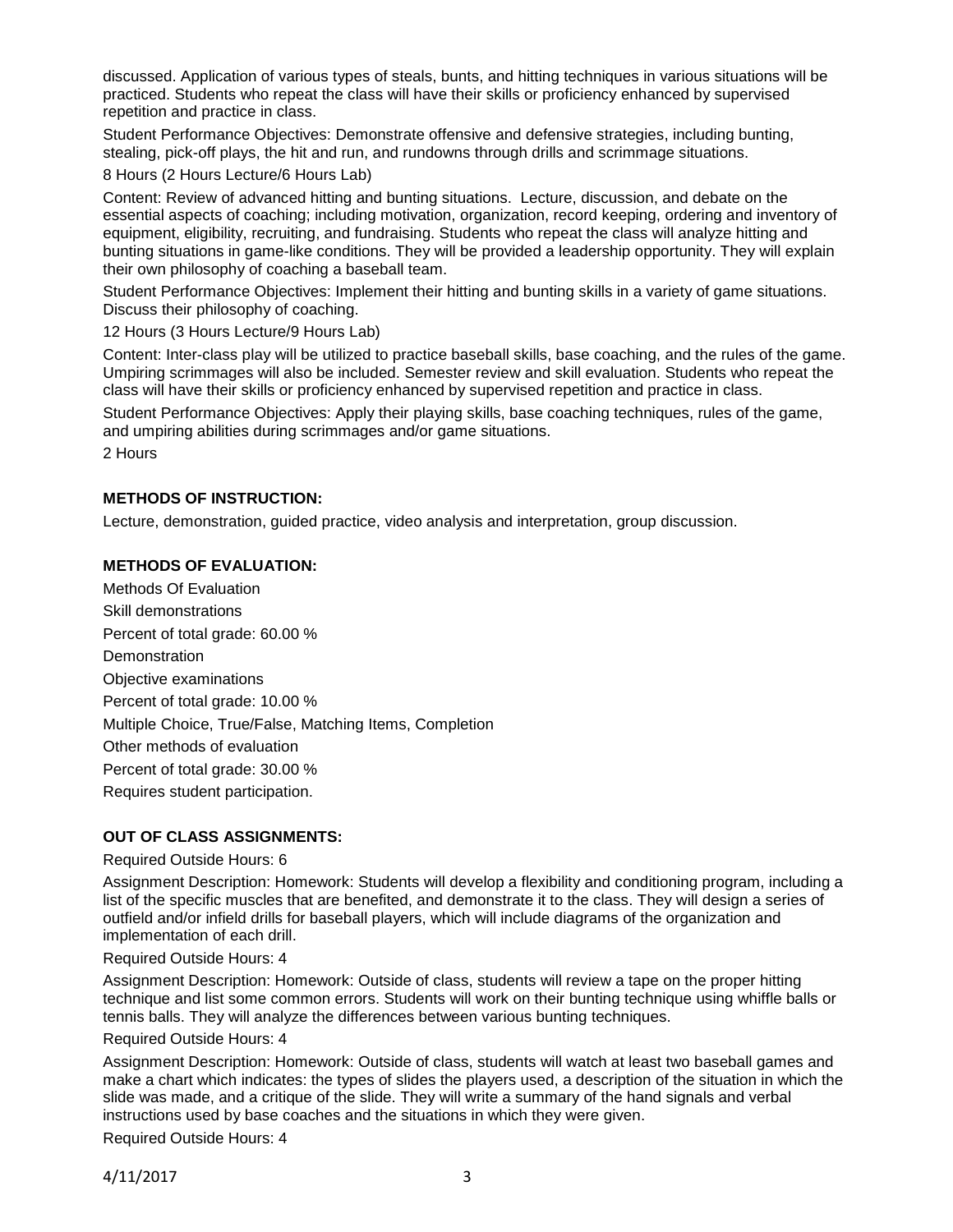Assignment Description: Homework: As an out of class assignment, students will watch two videos on the fundamentals of pitching and produce an outline of the drills and techniques presented. Through visualization and shadowing practice they will work on the proper set up, glove position on various pitches, and blocking techniques for the catcher's position.

### Required Outside Hours: 6

Assignment Description: Homework: As an out of class assignment, students will develop an organizational chart showing the use of relay and cut off plays with runners on base and in various game situations. They will analyze a game tape as it relates to offensive and defensive situations and strategies.

#### Required Outside Hours: 4

Assignment Description: Homework: Students will interview a baseball coach and ask them various questions pertaining to their philosophies of hitting and bunting techniques and situations. They will complete a written assignment on one aspect of coaching.

#### Required Outside Hours: 6

Assignment Description: Homework: Students will write a 1-2 page summary on an umpiring experience. They will select one offensive skill and one defensive skill and evaluate and/or analyze the mechanics of these skills.

## **REPRESENTATIVE TEXTBOOKS:**

No textbook required. Handouts will be provided as needed.

### **ARTICULATION and CERTIFICATE INFORMATION**

Associate Degree: GAV E1, effective 201570 CSU GE: CSU E, effective 201570 CSU E1, effective 201370 IGETC: CSU TRANSFER: Transferable CSU, effective 201570 UC TRANSFER: Transferable UC, effective 201570

## **SUPPLEMENTAL DATA:**

Basic Skills: N Classification: Y Noncredit Category: Y Cooperative Education: Program Status: 1 Program Applicable Special Class Status: N CAN: CAN Sequence: CSU Crosswalk Course Department: ATH CSU Crosswalk Course Number: 11B Prior to College Level: Y Non Credit Enhanced Funding: N Funding Agency Code: Y In-Service: N Occupational Course: E Maximum Hours: 2